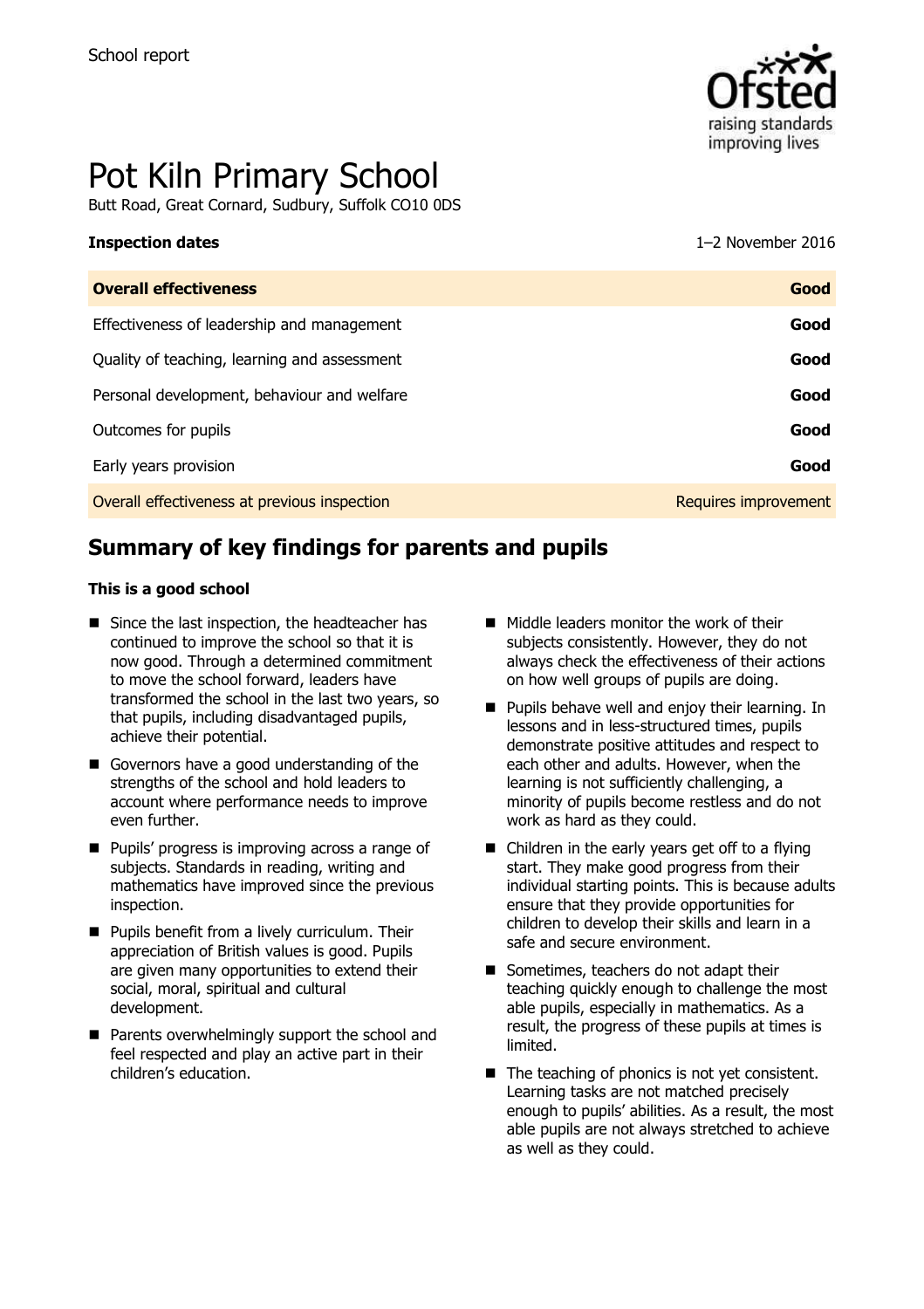

# **Full report**

### **What does the school need to do to improve further?**

- **IMPROVE OUTCOMES further by:** 
	- providing work that challenges the most able pupils in mathematics to use and apply their skills so that a greater proportion of pupils reach the higher standard by the end of key stage 2
	- improving the quality of teaching of phonics to raise the proportion of pupils who achieve the expected standard by the end of Year 1.
- **IMPROVE the impact of leadership and management further by:** 
	- middle leaders precisely checking the impact of their actions on the progress that groups of pupils make in their work.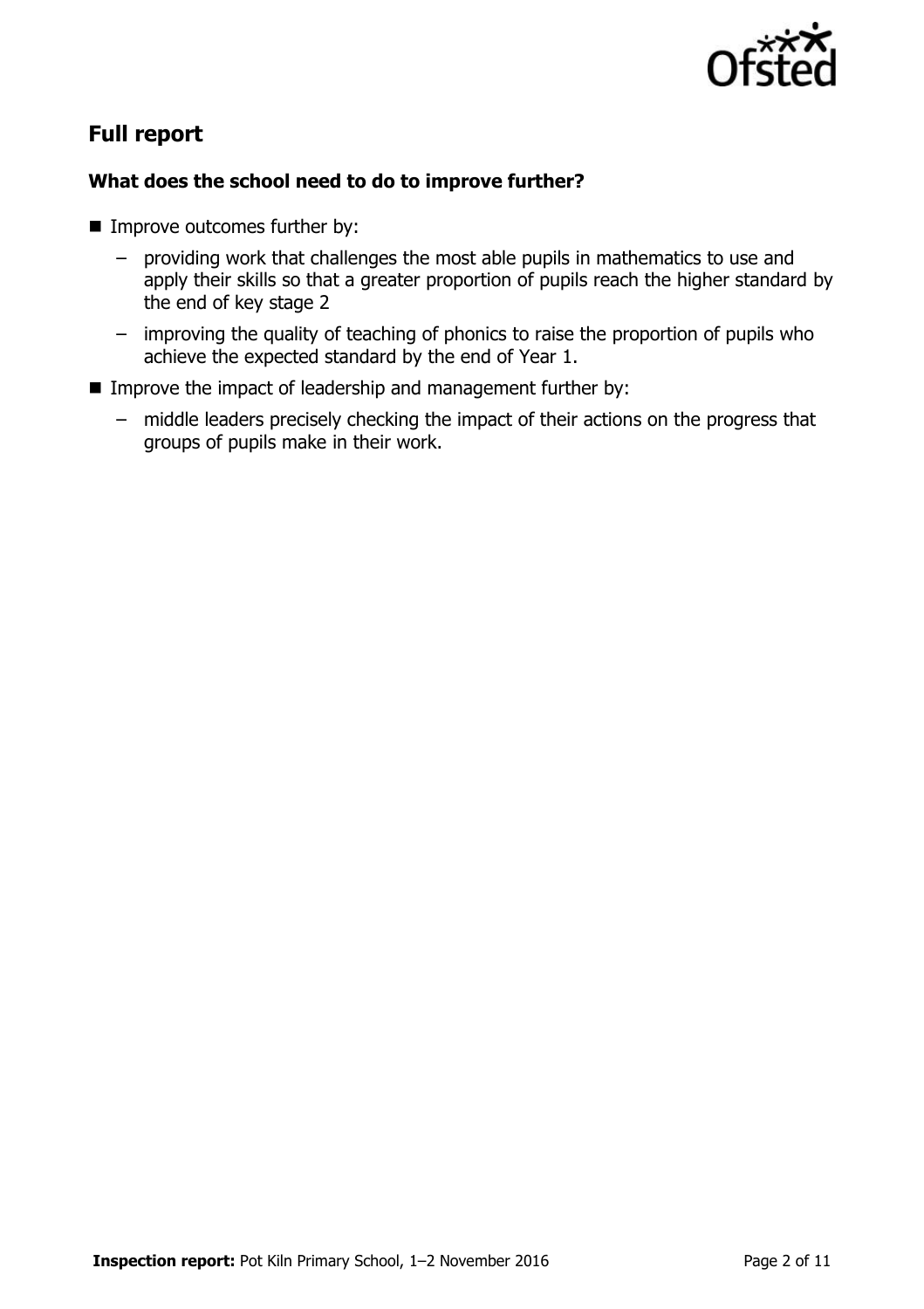

# **Inspection judgements**

#### **Effectiveness of leadership and management Good**

- The headteacher's leadership has successfully eliminated the weaknesses identified at the last inspection and driven further improvement across the school.
- The leaders' passion to do the best for the pupils is embraced by all staff. In response to the staff survey, 100% of the staff that responded said that they agreed or strongly agreed with the statement that 'This school has a culture that encourages calm and orderly conduct, and is aspirational for all pupils.' Staff are working successfully to ensure that all pupils are equally valued and provided with an ambitious, rich and nurturing experience so that they can learn and thrive during their time at Pot Kiln.
- Leaders' relentless focus on improving teaching, learning and use of assessment is proving successful. The quality of teaching is good. Assessment procedures to measure pupils' progress have improved and are now good. Teachers use information about pupils' current skills to plan effective learning.
- Leaders set ambitious targets for each pupil. Leaders check pupils' progress. Any pupil at risk of falling behind is given additional support to catch up with their peers. However, the activities set for the most able pupils in mathematics are sometimes too easy. This results in these pupils making less progress than they do in reading and writing.
- Leaders regularly monitor and evaluate the impact of teaching on pupils' learning, reflecting on what they have seen to identify next steps for school improvement. This has had a good impact on raising outcomes for the majority of pupils and in most areas of learning over the last two years.
- Some middle leaders have only recently taken up their roles. Nevertheless, they all have a growing understanding of the school's strengths and areas for development. They are not yet checking the impact of their actions on the quality of learning and progress for groups of pupils, in order to use this information to draw up actions for further improvement.
- Senior leaders have communicated the school's 'Pot Kiln Promise' 'We promise to learn together, smile often, keep safe and respect everybody on our journey to success' – very successfully. Pupils are proud of their school and try hard in their learning. Adults provide memorable experiences that enhance the learning opportunities for individuals. In subjects such as music, for example, all pupils in Year 5 have the opportunity to learn to play a brass instrument. Leaders ensure that pupils have a broad experience of subjects. As a result, pupils are well prepared for the next stage in their school careers.
- The headteacher and staff are widely respected by parents. Parents who spoke to inspectors on the school playground commented that they felt involved in the life of the school. These parents say that leaders genuinely listen to their views. One parent commented, 'I think it's a wonderful school with wonderful teachers and most of all my son loves coming here.'
- The school uses the additional pupil premium funding well to support disadvantaged pupils, ensuring that they have the same opportunities as their classmates. Eligible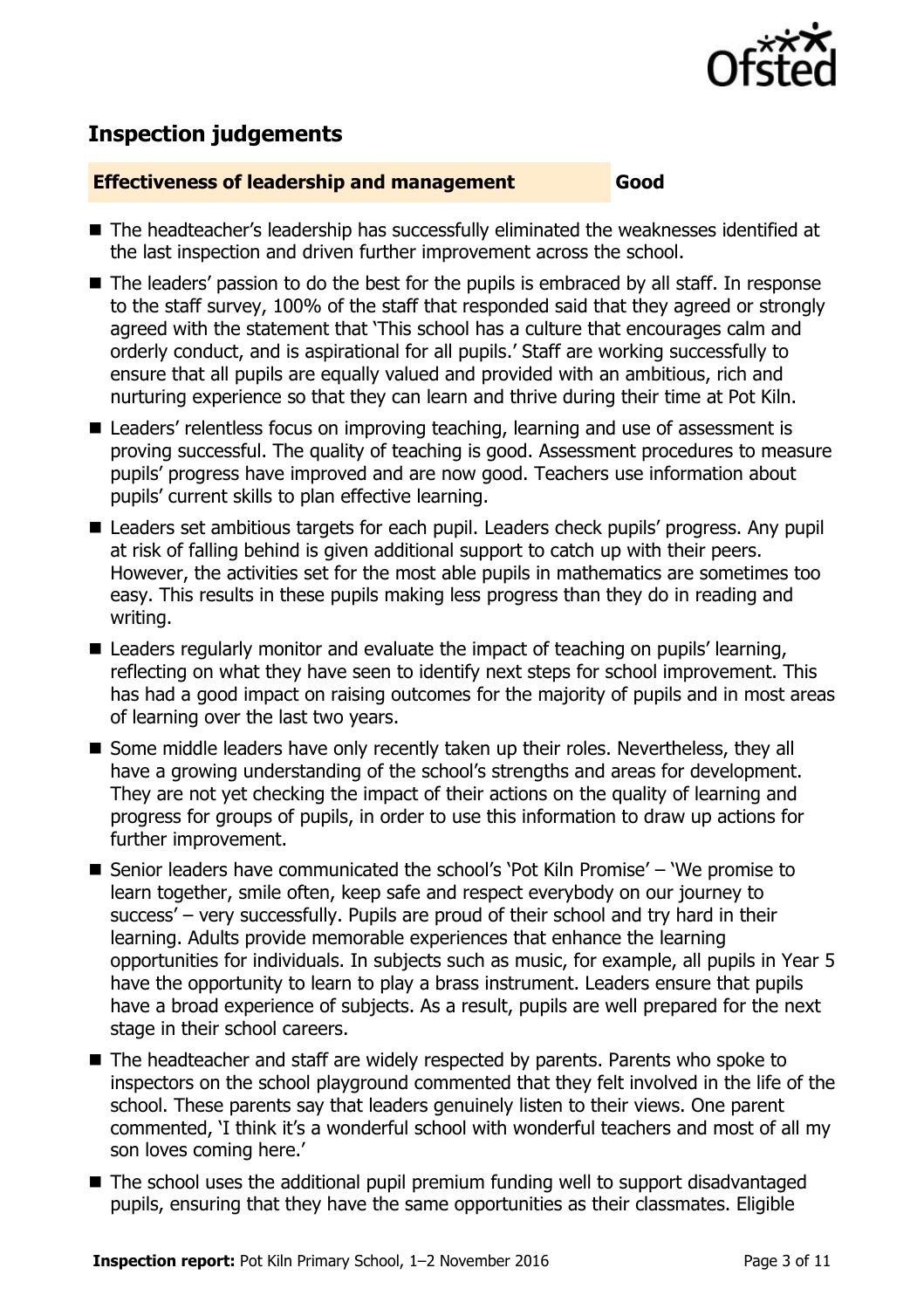

pupils receive extra help with their learning and financial support so that they can attend visits and trips. The appointment of the school's counsellor is very effective in supporting pupils and their families. As a result, the majority of disadvantaged pupils make good progress from their starting points in reading and writing and mathematics.

- $\blacksquare$  The primary sports funding is used well. Pupils are taught by specialist coaches, alongside their teachers. This has enabled pupils to access a wider range of sports than previously and has improved their skills and confidence. For example, girls in Year 5 and Year 6 have been given opportunities to play football and some of them have now joined a local girls' team. Other pupils are taking part in various sports, such as rugby, and hockey.
- Pupils' spiritual, moral, social and cultural understanding is promoted well through a broad and rich curriculum which is well represented in their books and in the displays around school. The curriculum has been planned well to ensure that there are opportunities to link reading, writing and mathematics skills with those of other subjects such as science, information and communication technology (ICT) and history.
- The curriculum also supports pupils' personal development. Through subjects such as religious education and philosophy, they have the opportunity to consider and discuss issues such as respect for the environment and personal responsibility. Pupils study different religions and reflect on their similarities and differences. Pupils are developing their roles as British citizens as a result.
- The local authority has played an effective role in the improvement of this school through its brokerage of effective training and external checking on the quality of teaching and learning. This has led to improvements in the quality and consistency of teaching across the school.

### **Governance of the school**

- Governors share the headteacher's vision to provide the best for all pupils. They have a good understanding of the school's strengths and weaknesses and the work undertaken by school leaders to improve the quality of provision. The headteacher's reports to the governors provide information about the progress, attendance, behaviour and development of all pupils.
- Governors hold leaders to account for the way in which pay increases are used to reward good performance, as well as addressing underperformance.
- **Following the review of how the pupil premium is spent, a small group of governors** now closely monitor the impact of the pupil premium funding on the achievement that eligible pupils make. Consequently, governors now ask challenging questions to continually improve the outcomes for this group of pupils.
- Governors visit the school frequently. They are keen to improve their own practice, through audits of skills, training and by recruiting governors with the right skills to carry out their responsibilities. This has increased their knowledge of the school which they have used to hold leaders to account for improved outcomes for all pupils.

### **Safeguarding**

- The arrangements for safeguarding are effective.
- Leaders, governors and staff are vigilant in keeping pupils safe. They are well trained in knowing how to keep pupils safe, including recognising the risks from extremism, social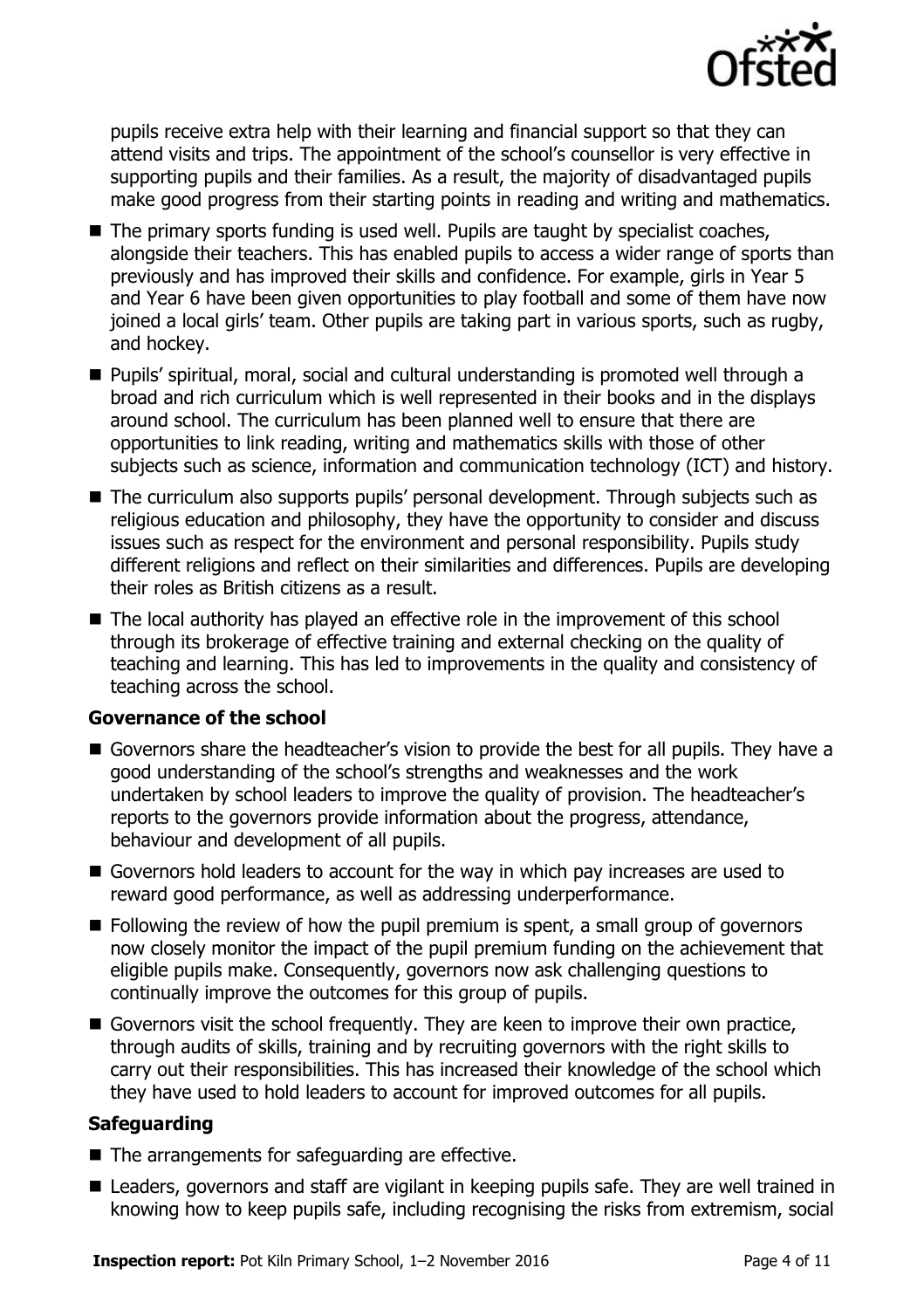

media or sexual exploitation. Safeguarding and safe recruitment policies are up to date and used meticulously.

 $\blacksquare$  The headteacher has a comprehensive understanding of risks within the community. Inspection evidence from school records show that she responds swiftly and effectively, ensuring that pupils are fully safeguarded when concerns are raised. Through regular training and updates, she promotes a culture where all staff do their utmost to ensure the safety of all and follow school procedures effectively and well.

#### **Quality of teaching, learning and assessment Good**

- Since the last inspection, leaders have improved the quality of teaching, learning and assessment by rigorously monitoring the quality of teaching that pupils experience. They take decisive action to improve the quality when it does not meet high expectations. Consequently, the quality of teaching is now consistently good.
- Adults build good and positive relationships with pupils. Teachers know their pupils well, display good subject knowledge and explain activities well. During the inspection, teachers used perceptive and effective questioning to probe pupils' understanding to maximise the pupils' learning and progress.
- Teachers' high expectations are evident in pupils' work books. Work is neat and generally well presented and indicates that pupils are productive in lessons and make good progress.
- **Pupils display positive attitudes to learning, behave well and are keen to try hard. They** contribute easily to discussions with each other and respond well to teachers' requests or questions. Sometimes, teachers do not make sure that the pupils who are working without an adult are provided with work that is stimulating and suitably challenging. Consequently, pupils' attention wanes and progress slows. This was evident in some reading lessons during the inspection.
- Teachers use the school's marking and feedback policy effectively. Feedback to pupils, written or oral, is mostly of good quality and identifies clearly pupils' successes or misunderstandings and what they need to do to move on.
- Teaching assistants work with teachers well. They use good questioning which keeps pupils interested and thinking about their learning. This ensures that pupils take the next steps in their learning quickly. In a writing lesson in Year 6 pupils were asked to write a non-chronological report which they initially found challenging. The questioning by the teaching assistant enabled the pupils to create an effective plan in preparation for writing.
- In most lessons pupils are provided with different levels of learning challenges. All pupils are encouraged to attempt the harder challenges. Although the most able pupils are directed towards the harder challenges, on occasions they find the activities easy and are not moved onto more demanding work quickly enough. These most-able pupils do not have sufficient opportunity to use and apply their learning in a range of stimulating ways. This limits the progress the most able can make, especially in mathematics.
- Leaders and teachers place a high priority on the development of reading skills. Parents and pupils know that there is an expectation that pupils will read regularly at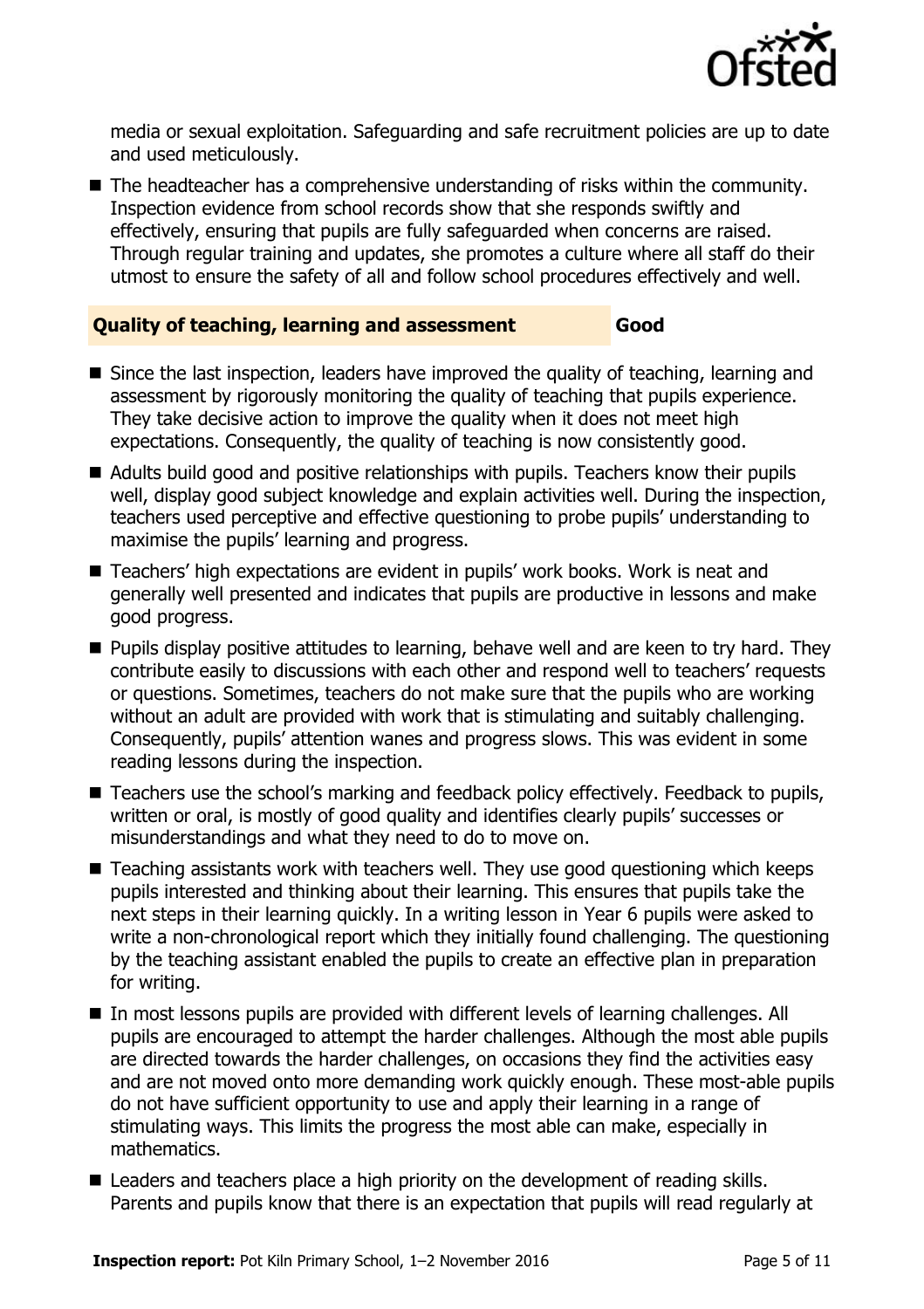

home. Pupils are keen to have their home/school diaries completed by their parents to ensure that they can attend the 'reading parties' at the end of term.

- The teaching of phonics is not yet consistently effective. In some lessons the most able pupils can already recall the letter sounds and blends that the adult is teaching. In these lessons, pupils become fidgety and disengaged from their learning because teaching is not helping them to excel quickly enough.
- The learning environment is bright and informative. Resources are of good quality and classroom displays reflect the balanced curriculum that is being delivered across the school.

#### **Personal development, behaviour and welfare Good**

#### **Personal development and welfare**

- The school's work to promote pupils' personal development and welfare is good.
- **Pupils are supported well. An ethos of care and consideration for others means that** most pupils learn well together, sharing resources and ideas.
- **Pupils are proud of their school. They take responsibility keenly by being play leaders** or members of the school council or class ambassadors.
- **Pupils are aware of how to keep themselves safe in a range of situations, both within** and outside school. For example, a Year 6 pupil said that if they had a problem they would always go and see a teacher who they know would help them sort it out.
- **Pupils say that the school provides them with good information on how they can** remain safe, for example they recognise the potential dangers that the internet could pose to them. Parents who responded to Ofsted's Parent View free text reported that they are positive about how safe their children are at school. One parent wrote, 'The teachers are dedicated to the well-being of these little people.'

#### **Behaviour**

- $\blacksquare$  The behaviour of pupils is good.
- The school is a calm and happy place. Pupils enjoy coming to school. They are well mannered and friendly to each other and also with visitors. During lunchtimes and breaktimes, they play well together, ensuring that nobody is left out of games or activities. Adults ensure that pupils are well supervised and that their play is safe.
- During lessons, pupils listen to their teachers and respond to instructions quickly and without fuss. Their positive attitudes towards their learning are making a good contribution towards the increased rates of progress seen in the school. Disruption in lessons is rare. Occasionally, pupils lose interest in their work if they are not challenged sufficiently.
- Attendance has improved as a result of the concerted actions of the school. At the time of the inspection, attendance was above national average.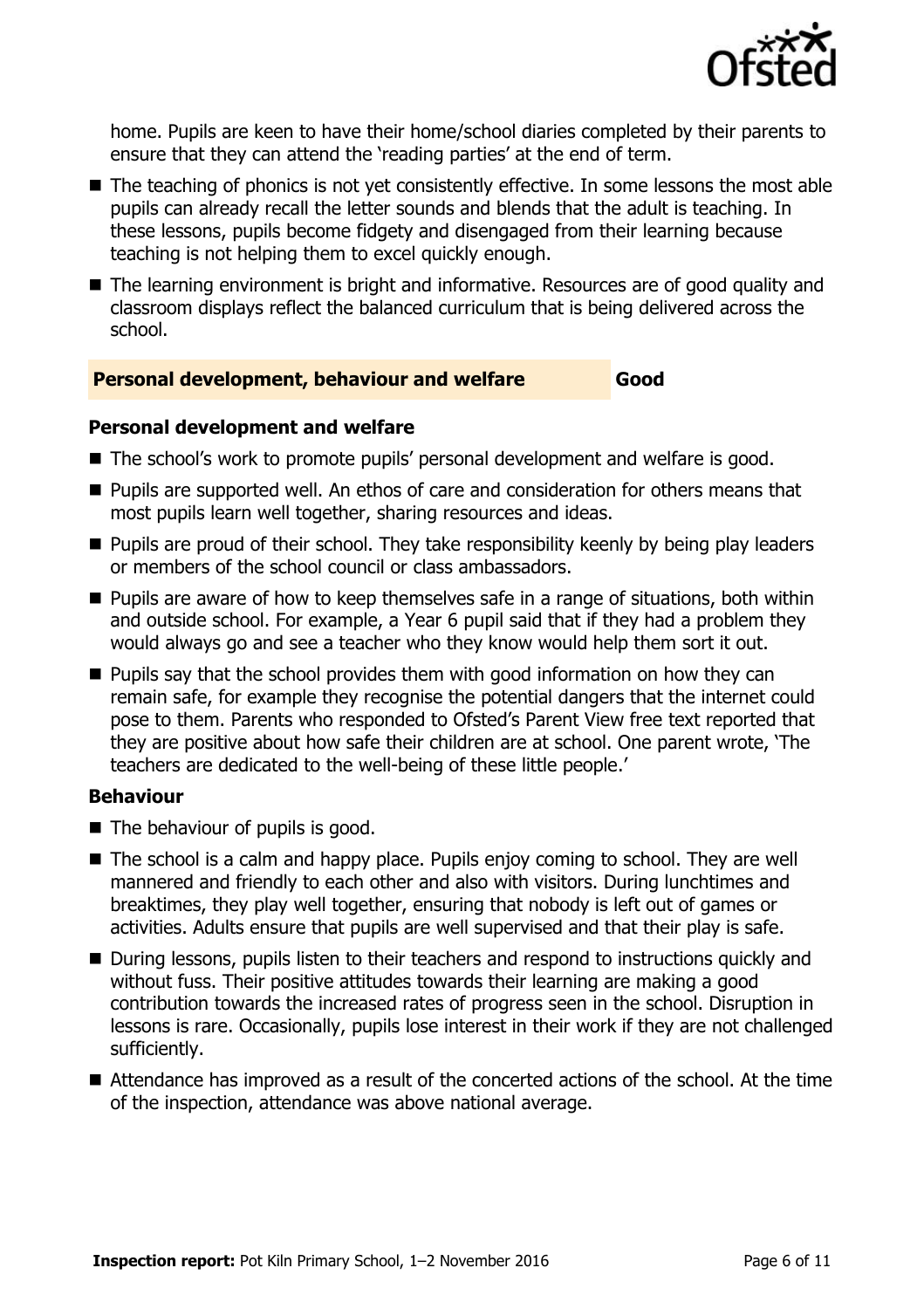

#### **Outcomes for pupils Good Good**

- $\blacksquare$  Since the last inspection, outcomes have improved in all year groups and pupils are making good progress across a wide range of subjects. As a result, most pupils attain well, leaving each key stage well equipped for the next stage of their education.
- Leaders monitor pupils regularly with teachers to ensure that any 'dip' in a pupil's progress is quickly addressed. However, leaders and teachers have been less focused on the progress of the most able pupils, particularly in mathematics, which has been slower than that of other groups of pupils.
- Pupils who have special educational needs and/or disabilities make good progress from their starting points. The special educational needs coordinator assesses the needs of the pupils well, and works with teachers and teaching assistants to ensure that support meets their individual needs.
- Children get off to a good start in Nursery and Reception. Their starting points when they enter the school are often below those typical for their age. As a result of wellplanned learning opportunities, children make good progress from their starting points. Over the last two years the number of children reaching a good level of development has improved. In 2016, the proportion of children reaching the expected level by the end of Reception was above that found nationally.
- The teaching of phonics at the school is currently not as effective as it has been in previous years. In 2016 fewer pupils reached the expected standard in the phonics screening check at the end of Year 1 than in the past. Even so, the proportion of pupils who achieved the expected standard remained above the proportion nationally.
- $\blacksquare$  By the end of key stage 1 in 2016, the proportion of pupils reaching the expected standard for their age in reading, writing and mathematics was above the national average. The proportion of pupils working at greater depth was also above the national average in mathematics and reading and in line with the national average for writing. Although comparisons with the old system of levels cannot be made, pupils have achieved well and are ready for the challenges of key stage 2. It is evident from their work that pupils, including the most able, make good progress in a range of subjects.
- $\blacksquare$  In key stage 2 in 2016, the proportion of pupils who reached the expected and higher standard in writing was above the national average. From the evidence in books, pupils who are currently on roll achieve well and make good progress, especially in writing.
- Disadvantaged pupils across the school are well supported and make good progress from their varied starting points. The difference between this group of pupils and other pupils nationally is reducing rapidly. For example, outcomes for disadvantaged pupils in key stage 1 mathematics were above average and in reading and writing were broadly in line with the national average.
- Displays and pupils' work books show that the majority of pupils are making good progress in subjects such as science, geography, history and religious education.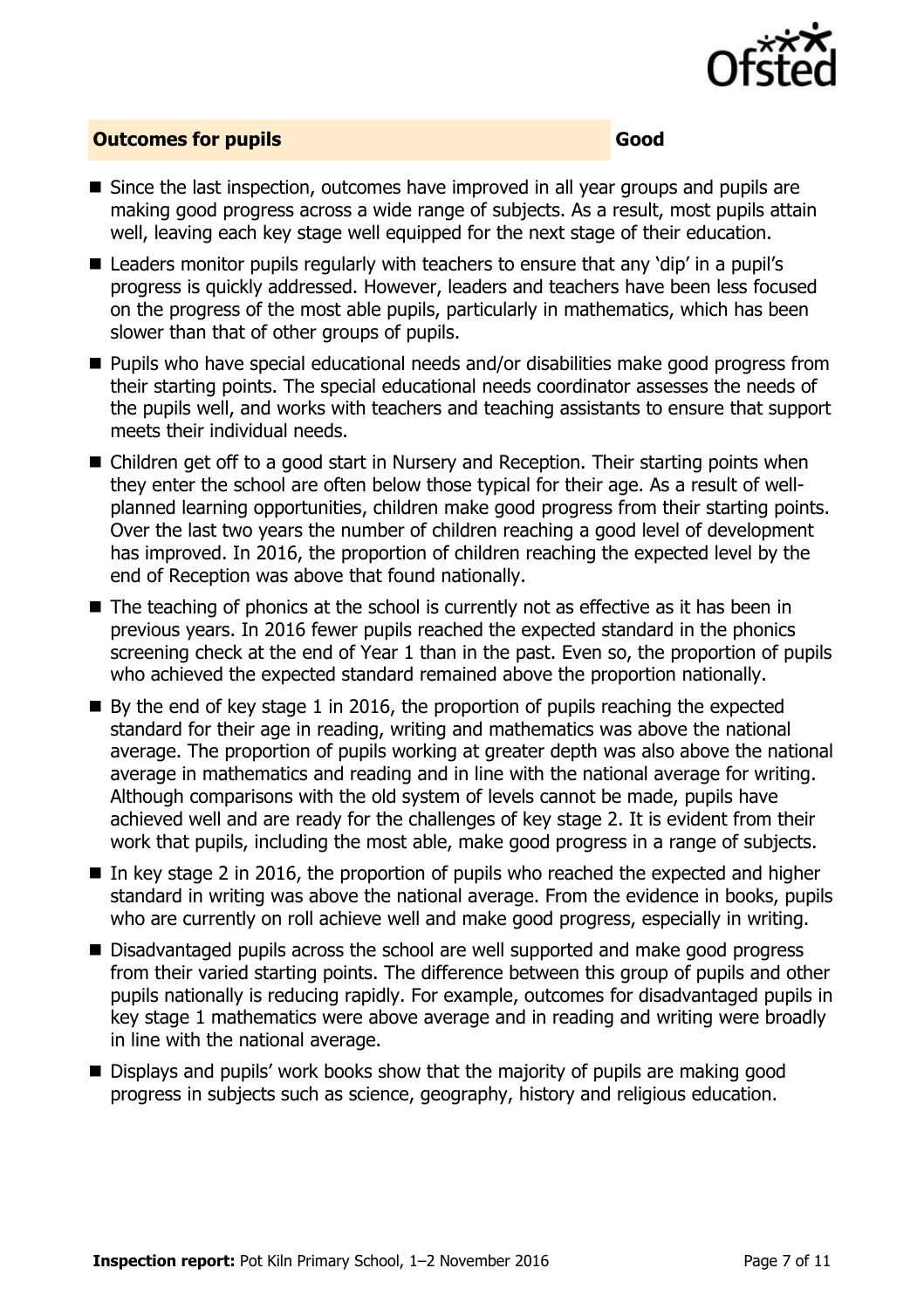

#### **Early years provision Good Good**

- Leadership in the early years is good. Staff respond by working successfully as a team. They waste no time in using information about children's current skills to develop interesting activities that entice children into learning and play, and to reduce any barriers children may face.
- Children enter the Nursery with skills and knowledge which are below those typical for children of their age. They make good progress across all areas of learning. By the time these children leave the Reception classes, the proportion of children gaining a good level of development has seen a rapid rise since the last inspection, and is now above national expectations for their age. This is because there is consistently good teaching in both the Nursery and Reception classes.
- **Provision indoors and out is exciting and stimulating. Activities have a clear purpose** and direction. There are exciting areas for the children to investigate and explore with resources readily available to aid learning. Every opportunity is taken to develop early literacy, numeracy, communication and language skills alongside other areas of the curriculum.
- Early phonics teaching is mostly effective and children are able to recognise initial letter sounds, with some children able to use this to identify sounds within their names. However, where it is not as effective is when the most able children are not stretched to achieve as well as they could.
- **Physical education is taught exceptionally well in the early years classes. Children are** encouraged to be brave and practise their newly acquired skills in a range of stimulating ways. For example, in one lesson seen, children worked effectively and enthusiastically when using the climbing ropes and practising their balancing skills on the beams. Staff encouraged children to be safe and make informed decisions in their learning. As a result, the children were highly engaged, confident and enthusiastic. Pupils are making very good progress in their physical development.
- Children's behaviour and safety are good. Adults show great care and concern for children's well-being and children respond very well to this.
- There are very positive relationships and communication with parents, and staff work with parents closely to ensure a smooth transition into the school. One parent said, 'My child is happy going to school, loves her teacher and is excited about learning.'
- Leaders have successfully reduced the attainment gap between boys and girls seen in previous years. Consequently, children are now being prepared well for life in Year 1.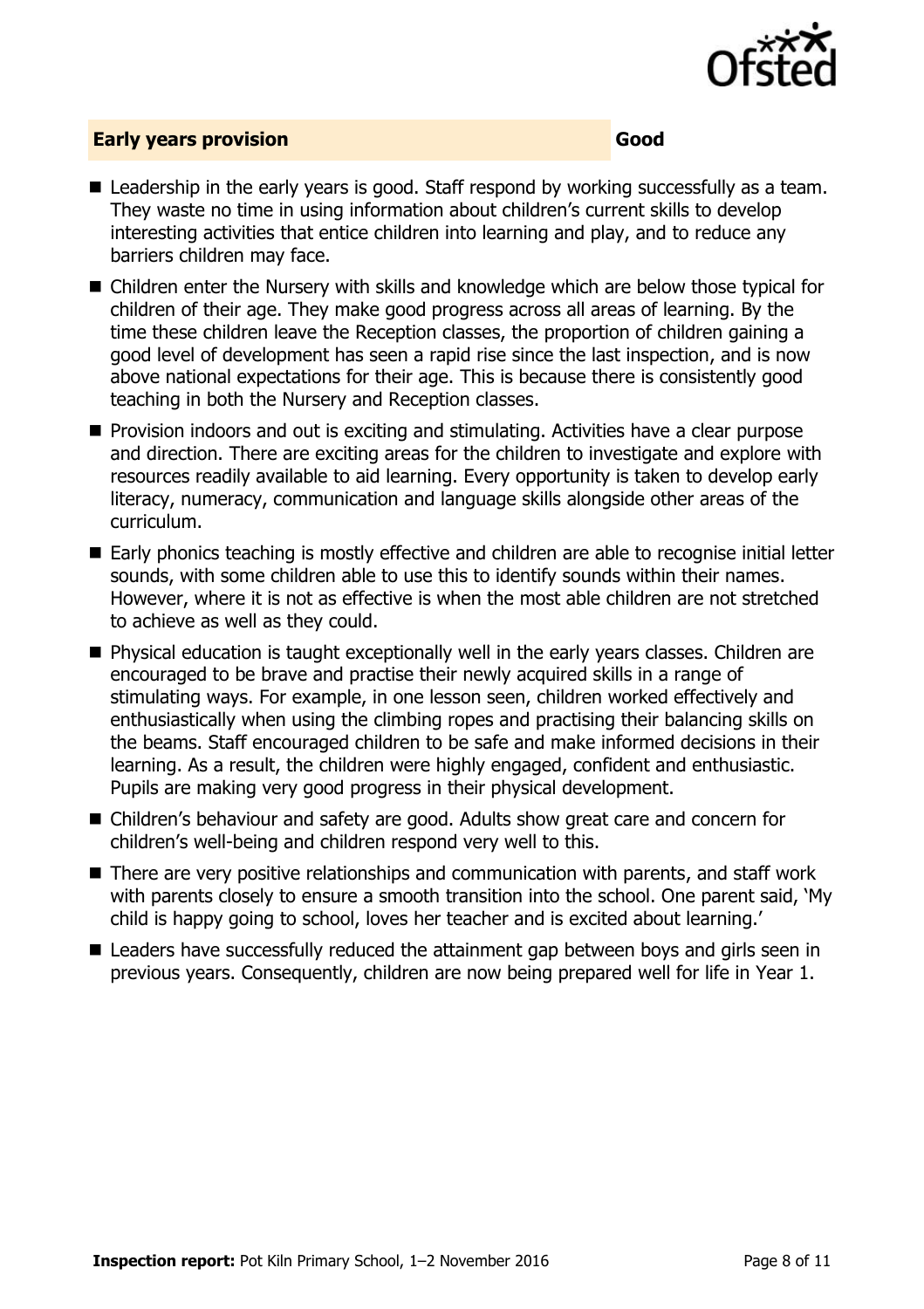

# **School details**

| Unique reference number | 124536         |
|-------------------------|----------------|
| Local authority         | <b>Suffolk</b> |
| Inspection number       | 10019611       |

This inspection of the school was carried out under section 5 of the Education Act 2005.

| Type of school                      | Primary                      |
|-------------------------------------|------------------------------|
| School category                     | Community                    |
| Age range of pupils                 | 3 to 11                      |
| Gender of pupils                    | Mixed                        |
| Number of pupils on the school roll | 295                          |
| Appropriate authority               | The governing body           |
| Chair                               | Louise Arnold                |
| <b>Headteacher</b>                  | <b>Toni Davis</b>            |
| Telephone number                    | 01787 372107                 |
| <b>Website</b>                      | www.potkiln.net              |
| <b>Email address</b>                | admin@potkiln.suffolk.sch.uk |
| Date of previous inspection         | 9-10 October 2014            |

### **Information about this school**

- The school meets requirements on the publication of specified information on its website.
- The school is larger than the average-sized primary school.
- The early years provides for both nursery- and reception-aged children.
- The great majority of pupils are from White British backgrounds.
- $\blacksquare$  The proportion of pupils who are supported by the pupil premium is above average.
- The proportion of pupils who have special educational needs and/or disabilities is above average.
- The school meets the government's current floor standards, which are the minimum expectations for pupils' attainment and progress in English and mathematics by the end of Year 6.
- There is a daily breakfast club and an after-school club run by the school.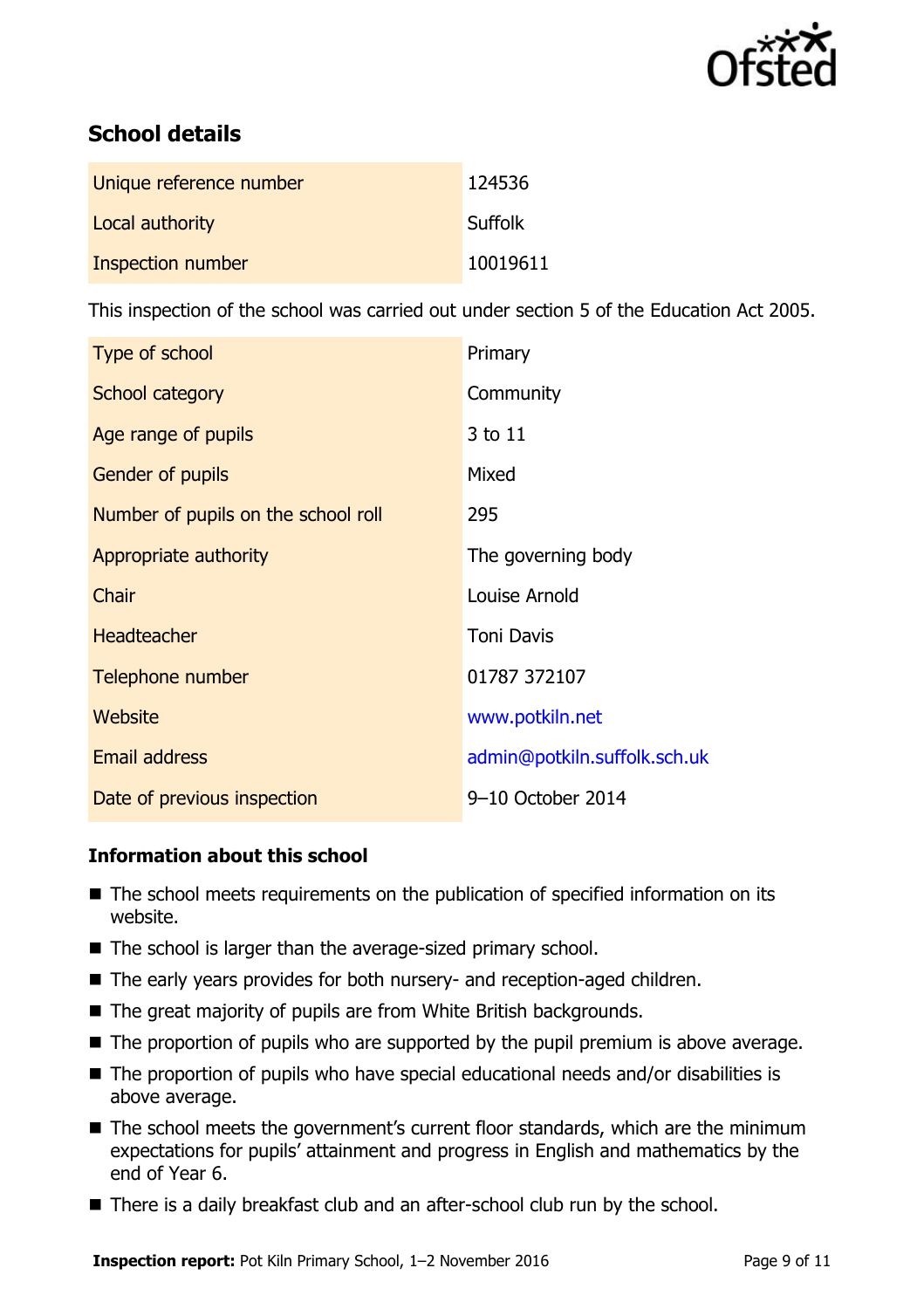

# **Information about this inspection**

- The inspectors observed learning in 21 lessons or parts of lessons, visiting all classes in the school. The headteacher accompanied the inspectors on many of the lesson observations and during tours of the school to see learning and activities in progress.
- The inspectors observed pupils' behaviour during lessons, during a whole-school assembly, at lunchtimes and at playtimes.
- The inspectors scrutinised pupils' work in books and discussed pupils' work with them during lessons.
- Inspectors listened to some pupils read in key stage 1 and key stage 2.
- The inspectors held meetings with the headteacher, subject leaders for English and mathematics, all other subject leaders and with the leader of the early years. The inspectors also met a group of pupils and representatives of the governing body. Inspectors also met with parents informally at the start of the school day to gather their views of the school.
- A telephone conversation took place with a representative of the local authority.
- The inspectors looked at the school's work and considered documents. These included the school's self-evaluation of its performance, the school improvement plan, planning and monitoring documentation, minutes of governing body meetings and information relating to pupils' achievement. The school's approach to vetting the suitability and training of school staff was also considered.
- The inspectors took into account 102 responses to the Ofsted online questionnaire, Parent View.
- The inspectors also considered 35 staff questionnaire responses.

#### **Inspection team**

| Simon Harbrow, lead inspector | Ofsted Inspector        |
|-------------------------------|-------------------------|
| <b>Stewart Caplen</b>         | Ofsted Inspector        |
| <b>Richard Hopkins</b>        | <b>Ofsted Inspector</b> |